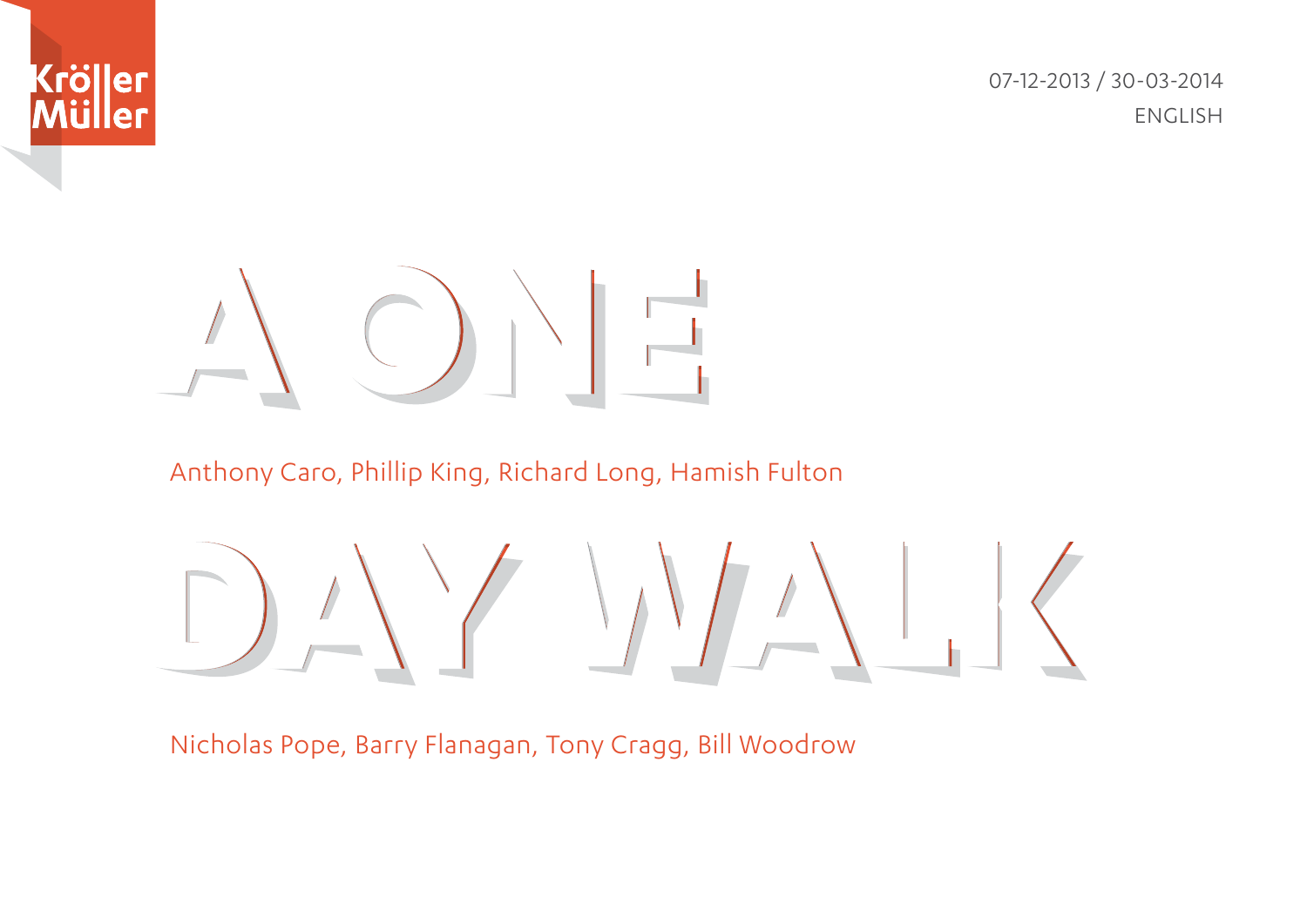#### **INTRODUCTION**

#### **SAINT MARTIN'S SCHOOL OF ART**

In the vibrant London of the nineteen sixties, the trend-setting Saint Martin's School of Art is a breeding ground for young talent, innovation and experimentation in art. The sculpture department in particular is both renowned and notorious for its unorthodox approach to sculptural art. Anthony Caro (1924 - 2013) ranks as one of the most influential teachers and gathers a large group of artists around him, one of whom is Phillip King (1924). Initially assistants to the important sculptor Henry Moore (1898 - 1986), Caro and King go their own way in the nineteen sixties. They leave the figuration and symbolism of traditional sculpture behind them and begin making abstract sculptures, which mainly deal with colour, form and the relationship to space. Moreover, they choose to work with unconventional materials, such as steel, fibreglass, plastic and wood.

#### **A NEW GENERATION**

The students taught by Caro and King, in turn, react against the formalism of their teachers. This new gene-ration of artists places more emphasis on the concept, the process and the surroundings. Richard Long (1945) and Hamish Fulton (1946) turn their back on the city and take their long hikes through nature as the starting point for their work. Barry Flanagan (1941 - 2009) becomes fascinated by old crafts and simple materials. Their fellow student Bill Woodrow (1948) starts making work with the everyday objects he finds in the streets of London.

#### **LONDON AND BEYOND**

This energy of innovation is not confined to Saint Martin's School of Art, but reaches across London and far beyond. Consequently, Tony Cragg (1949), who attends the Royal College of Art, also becomes interested in found materials

and focuses on the subjective associations they evoke. Nicholas Pope (1949), who continues to live in the English countryside, comes into contact with Barry Flanagan and similarly takes his inspiration from the purity of the material and the traditional working thereof.

#### **A ONE DAY WALK**

The exhibition A One Day Walk displays the work of two exceptional generations of British artists that have a strong influence on the development of art in the nineteen sixties and seventies. The exhibition is compiled from the collection presented by Art & Project / Depot VBVR and the collection of the Kröller-Müller Museum.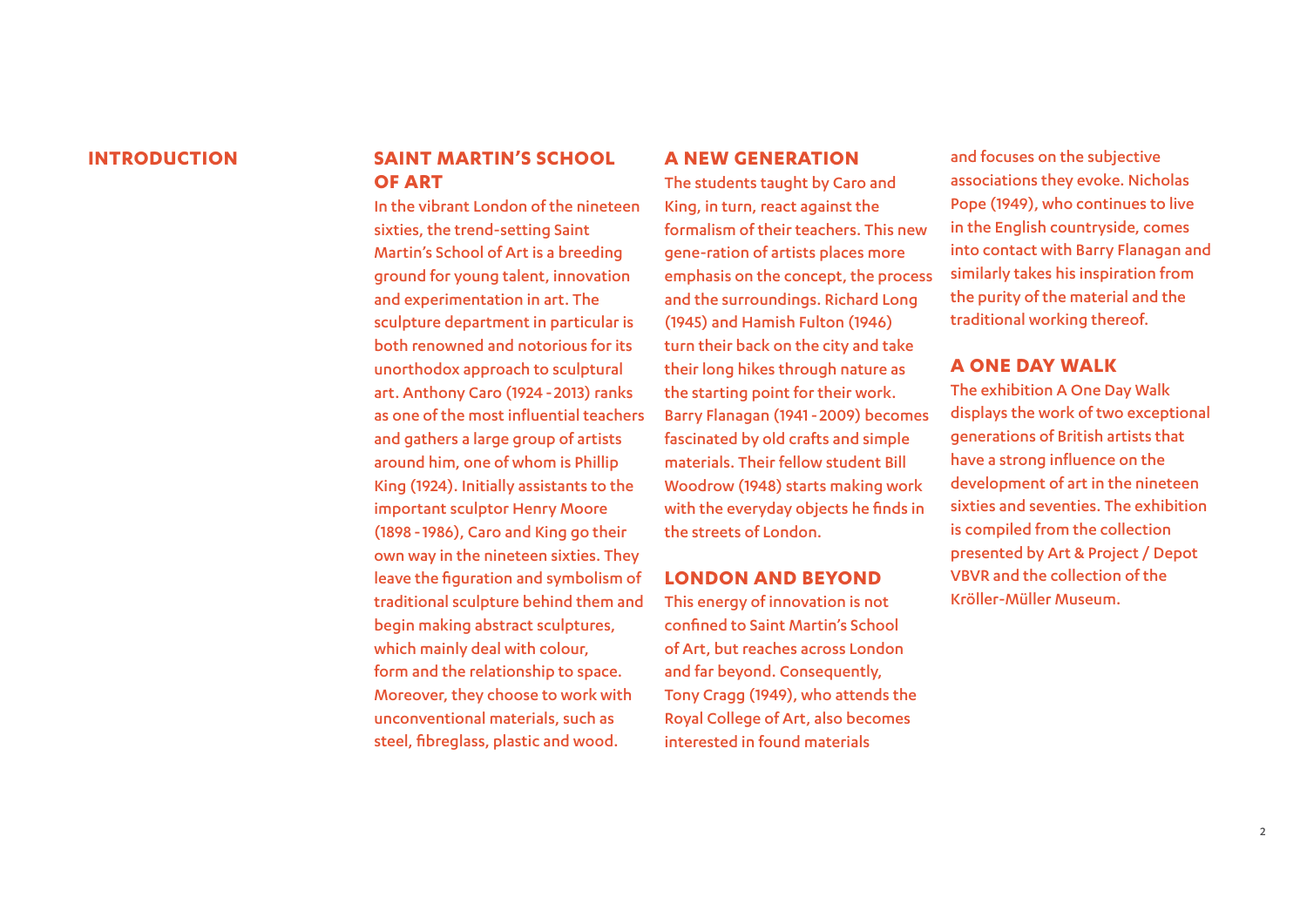

Steel, paint, 300 x 490 x 271 cm, KM 128.325

#### **ANTHONY CARO** Pompadour 1963

*In 1968,* Pompadour *was placed in the museum's sculpture garden, in an open field against a rhododendron hedge. At that time it was a hotlydiscussed experience for which the public visited Otterlo. The title*  Pompadour *derives from the trade name of the paint used: pompadour pink. In this way, Caro emphasizes that in addition to the material – steel sheets and U profiles – the colour also hails from the industrial sector and should not be seen as an artistic addition. With this 'industrial' work, Caro leaves traditional sculpture behind him at one fell swoop.* Pompadour *has not graced the sculpture garden for years. The materials are no match for the elements. It now stands here, in this rather cramped exhibition space. But Caro would not have minded at all, quite the reverse. He liked to see the work in a small space, so that people are forced to observe it from close by and above all to experience its spatial quality.*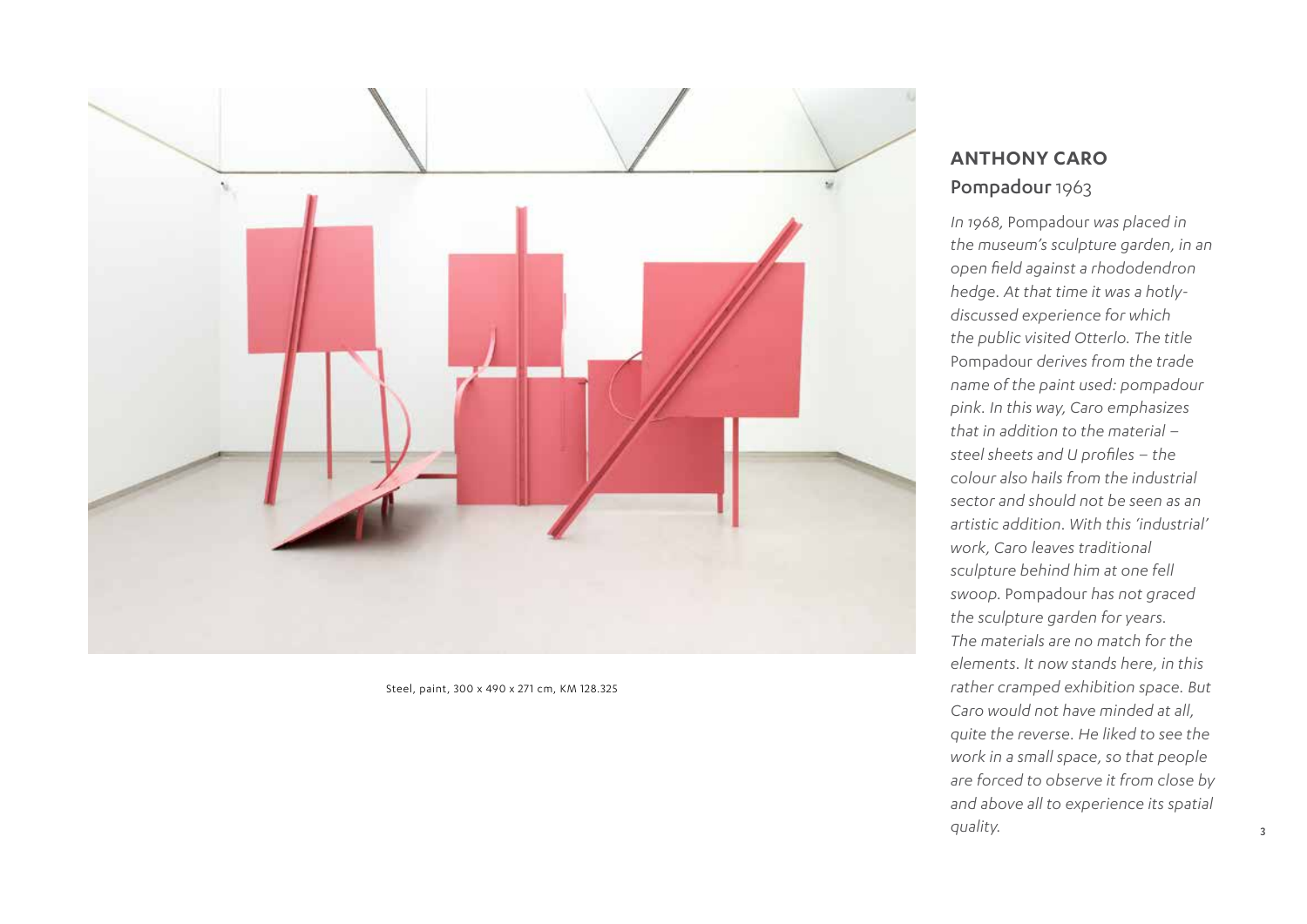

## **TONY CRAGG** Two Bottles 1982

A picture, an image or a form cannot be expressed with a thousand words, not even with a million. In addition, associated to our perception we have a huge vocabulary of responses even to the smallest and subtlest of things, which are in a sense erotic responses to the world we live in, and that is really what making sculpture and looking at sculpture is all about. Trying to understand the physical world and use it as a language is really a sign of loving respect for the material we exist in and are made from.

*From Tony Cragg's notes for a lecture given at UCLA in 1990*

Bottles, wood, plastic, metal, 250 cm, KM 127.038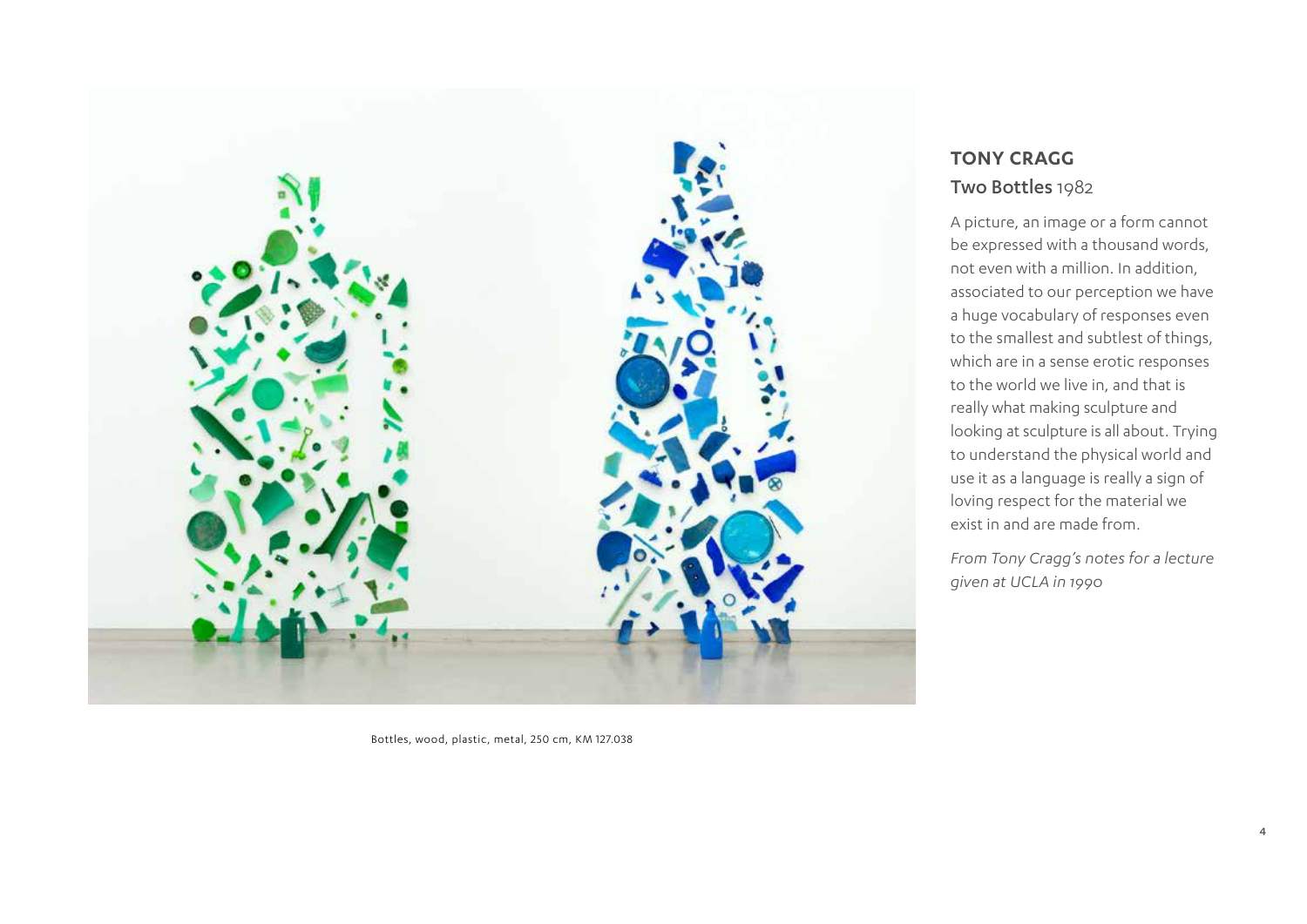

## **TONY CRAGG** Untitled 1983

*The generation of artists to which Tony Cragg belongs turns the world of sculptural art upside down in the nineteen sixties and seventies by radically rejecting traditional materials and techniques. From that moment on, a sculpture can be made from any material and in any form. Cragg's response to this: 'Due to the long relationship between man and such materials as earth, water, wood, stone and certain metals they evoke a rich variety of emotional responses and images. The experience of these materials alter, however, as they appear increasingly in synthetic, industrial forms. What does it mean to us on a conscious, or, perhaps more important, unconscious level to live amongst these and many other completely new materials?'*

Steel, galvanized metal, wood, ceramics, cardboard, crayons, 205 x 114 x 107 cm, KM 112.282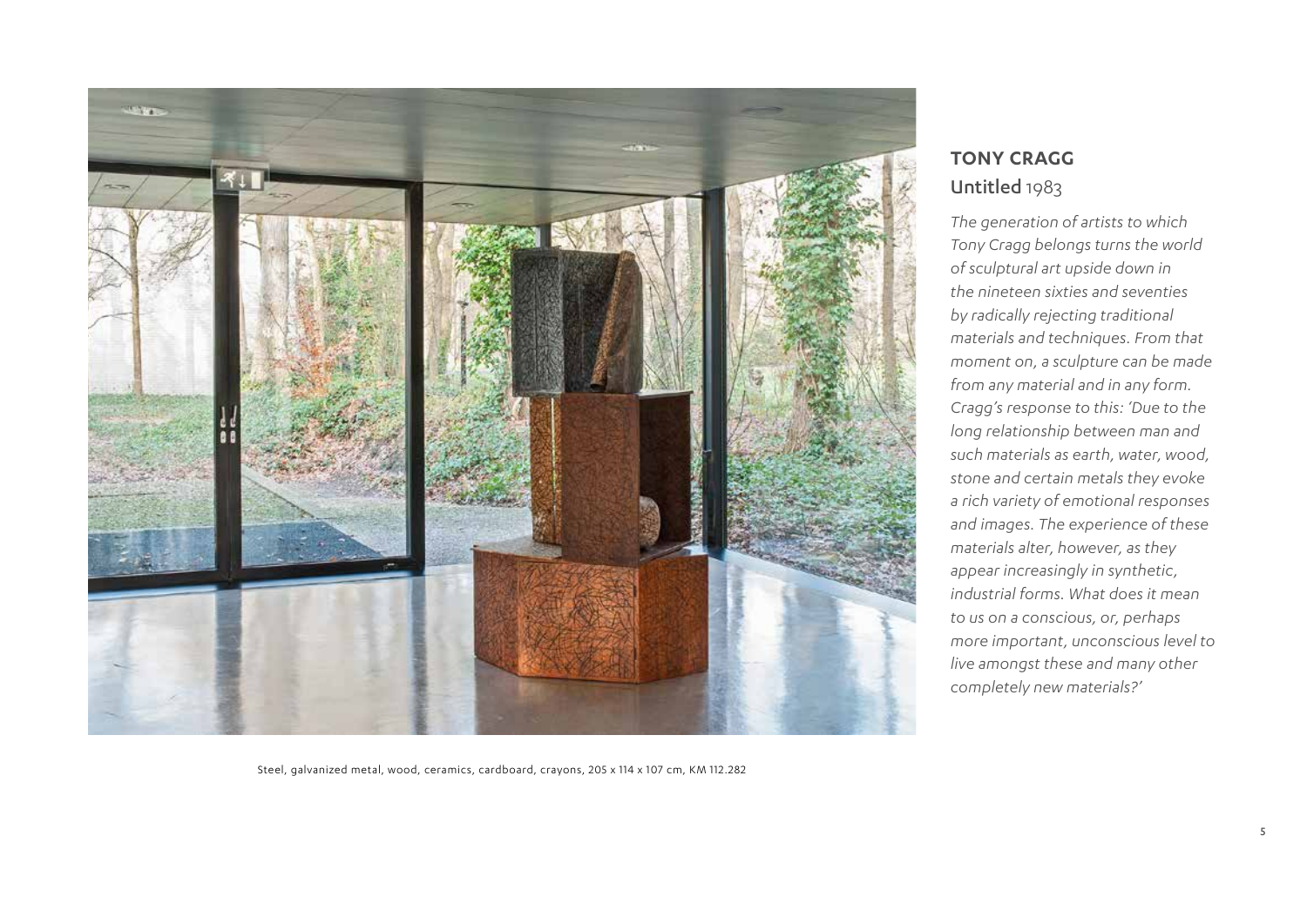

# **BARRY FLANAGAN** Plant 3, 10, 11 and 15 1971

Plant 3 *and* Plants 10, 11 *and* 15 *stand here as though they spontaneously sprung up out of the ground; hefty tubers with a tapering stalk growing from the last three. The* Plants *are the products of Barry Flanagan's interest in 'malleable' materials. Using a sewing machine, he sews fabric into specific shapes, fills these with sand or plaster and then observes how the combined materials assume their own form and find a 'natural' balance. For Flanagan, this process of creation, directed in part by the character of the materials, is an essential component of his work. Like all of Flanagan's sculptures, the* Plants *too are the result of precisely directed research, which to the outside world has the appearance of play and coincidence.*

Burlap, sand, resin, gift from Art & Project / Depot VBVR, KM 133.351, 133.352, 133.353, 133.354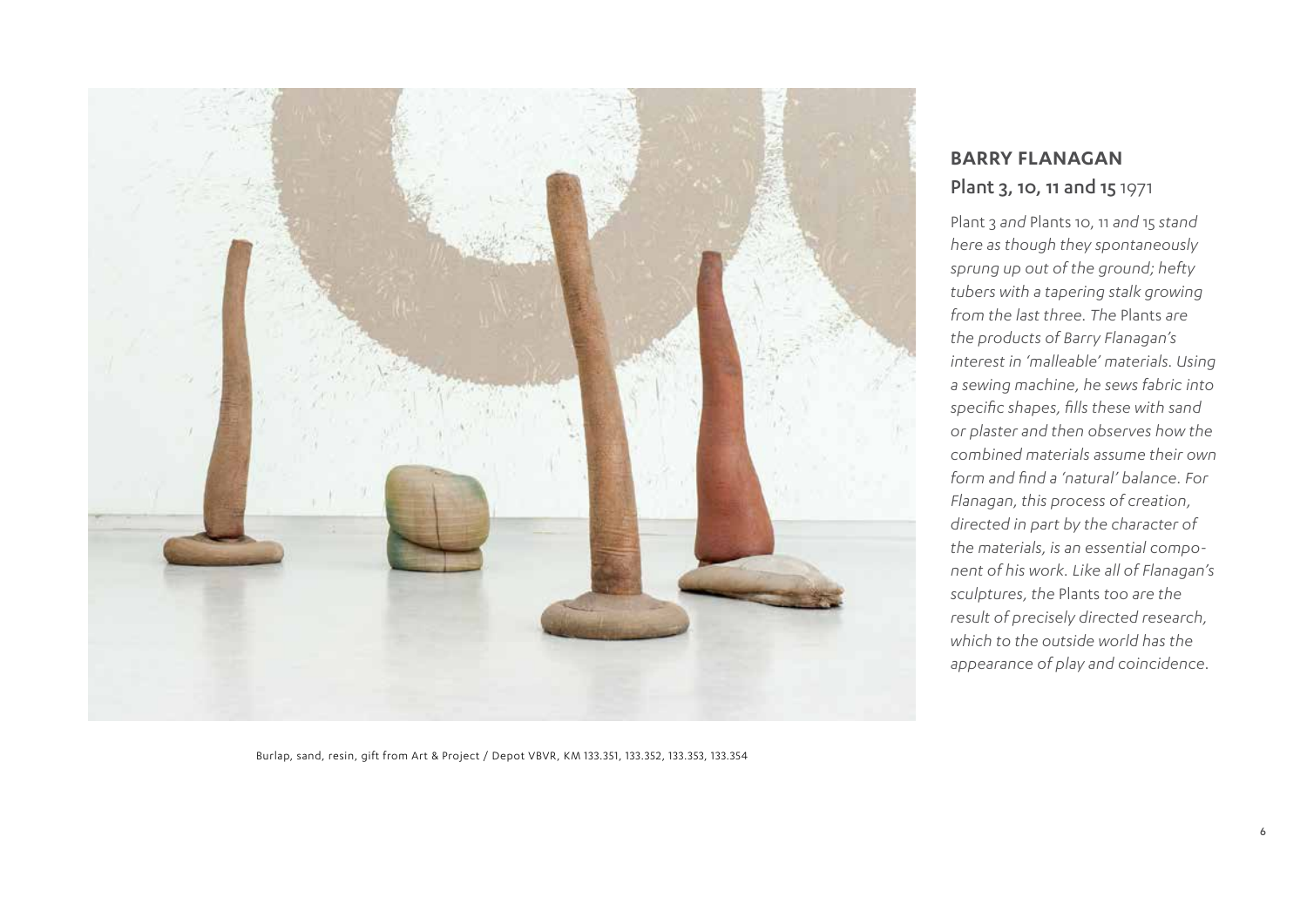

Earthenware, 6 x 10 cm, gift from Art & Project / Depot VBVR, KM 133.356

#### **BARRY FLANAGAN** Coil pot 5 (150 grms) 1975

*Barry Flanagan's* Coil pots *owe their name to what they are: long, handmoulded strings of clay, rolled up in a spiral to form a pot. The serial number and weight of each pot are an extra reference to the object itself, the process of creation and the materials. From the outset, Flanagan has steered well clear of 'official' sculptor's materials. He likes to turn to the artisan and his craftsmanship, out of a love for the pure handling of the materials. He acquaints himself with the mysteries of clay bole, gesso (a kind of plaster) and the accompanying medieval recipes, with these 'cheeky' coil pots as the result. They are typical of Flanagan's method. He consciously seeks a discrepancy, in this case between the traditional materials and techniques and the unorthodox, entirely personal way that he employs them.*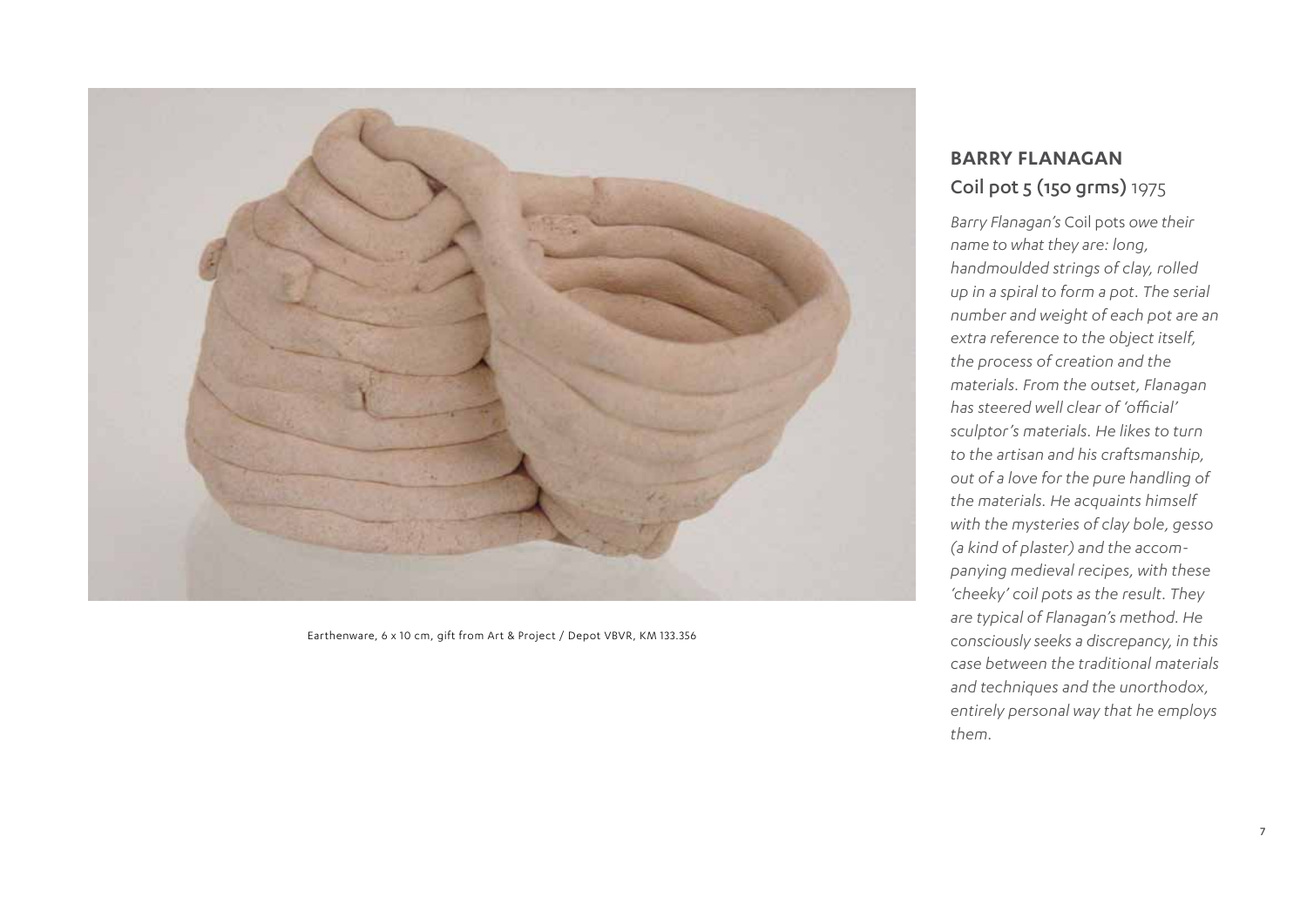

#### **BARRY FLANAGAN** May 2 1976

*In* May 2*, Barry Flanagan examines the boundary between the two- and three-dimensional. He makes the work as flat as possible by tightly clasping the lengths of hessian together at the top, before allowing them to hang freely, with the fabric falling as it will. The different pieces of hessian have been coloured and combined into a balanced composition of colour and surfaces, as if it were a painting. This is further reinforced by the strip of wood at the top of the work, the string by which it hangs on the wall and the suggestive title* May 2*. But the freedom given to the material, the possibility to shrink or curl up as the fabric dictates, is what makes this work what it is: a snapshot of the ongoing research of a sculptor. Perhaps a snapshot of the results on 2 May 1976.*

Hessian, wood, string, 207 x 198 x 10 cm, KM 127.302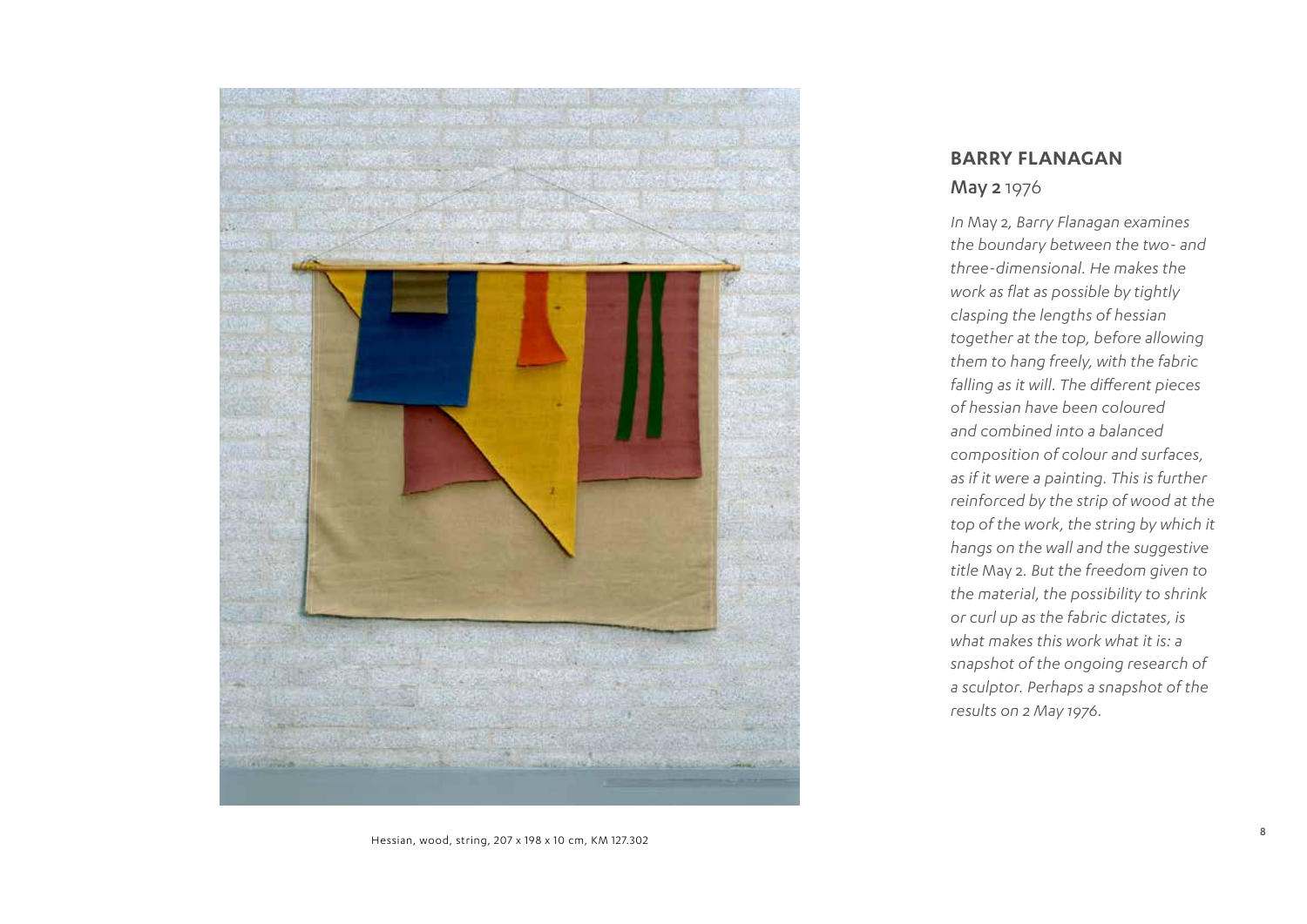

#### **BARRY FLANAGAN** Shadow catcher 1977-1979

*In his work, Barry Flanagan reflects on the natural properties of materials and on time-honoured principles of sculptural art, such as weight/ balance, light/shadow, open/closed, three-dimensional/flat, and so on. His sculptures are serious, but also humorous and elegant and attest to a free way of thinking.* Shadow catcher *hangs on the wall and consists of just a few thin wooden beams and some strips of hessian sacking. The way that both materials are used is 'basic', in keeping with what they are naturally suitable for: wood for supporting and fabric (hessian) for hanging, to shut out or dim the light. With the poetic title* Shadow catcher *– Flanagan is a devotee of free poetry – the artist shares his research into the endless possibilities of light and shadow with the outside world.*

Wood, string, burlap, 196 x 123 x 39 cm, gift from Arts & Project / Depot VBVR, KM 133.364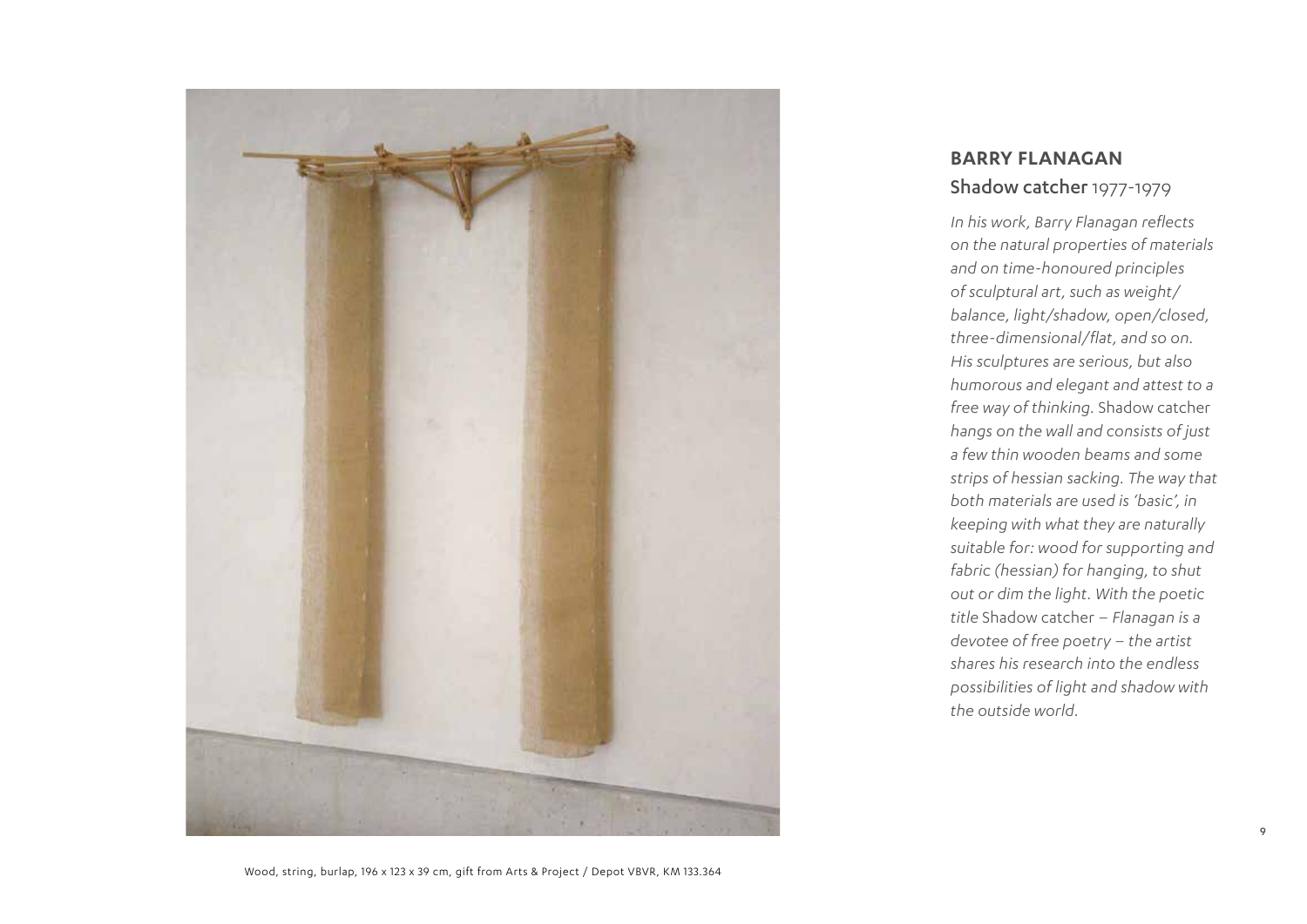

#### **HAMISH FULTON** A One Day Walk 1974

*Hamish Fulton goes for walks. Both short and long, ranging from* A One Day Walk *to* A Complete Walking Journey of 1022 Miles in 47 Days*. From England to Alaska. Always alone and always in a 'natural landscape'. The walks are preserved in the form of a photograph, usually in blackand-white, with the distance, the duration and the location of the route in printed text beneath it. This impersonal information is preceded by a short poetic description of that which is shown in the photograph and affected Fulton during his trip. This combination of factuality and personal experience conveys the essence of Fulton's artistic practice: the idea of a perfect harmony between humankind and nature. He sees his walks as a ritual, of which the photographs are a component. 'Being in nature, for me, is direct religion. The natural environment was not built by man and for this reason it is for me deeply mysterious and religious.'* 

Black and white photograph and text on cardboard, 104 x 124 cm, gift from Art & Project / Depot VBVR, KM 133.382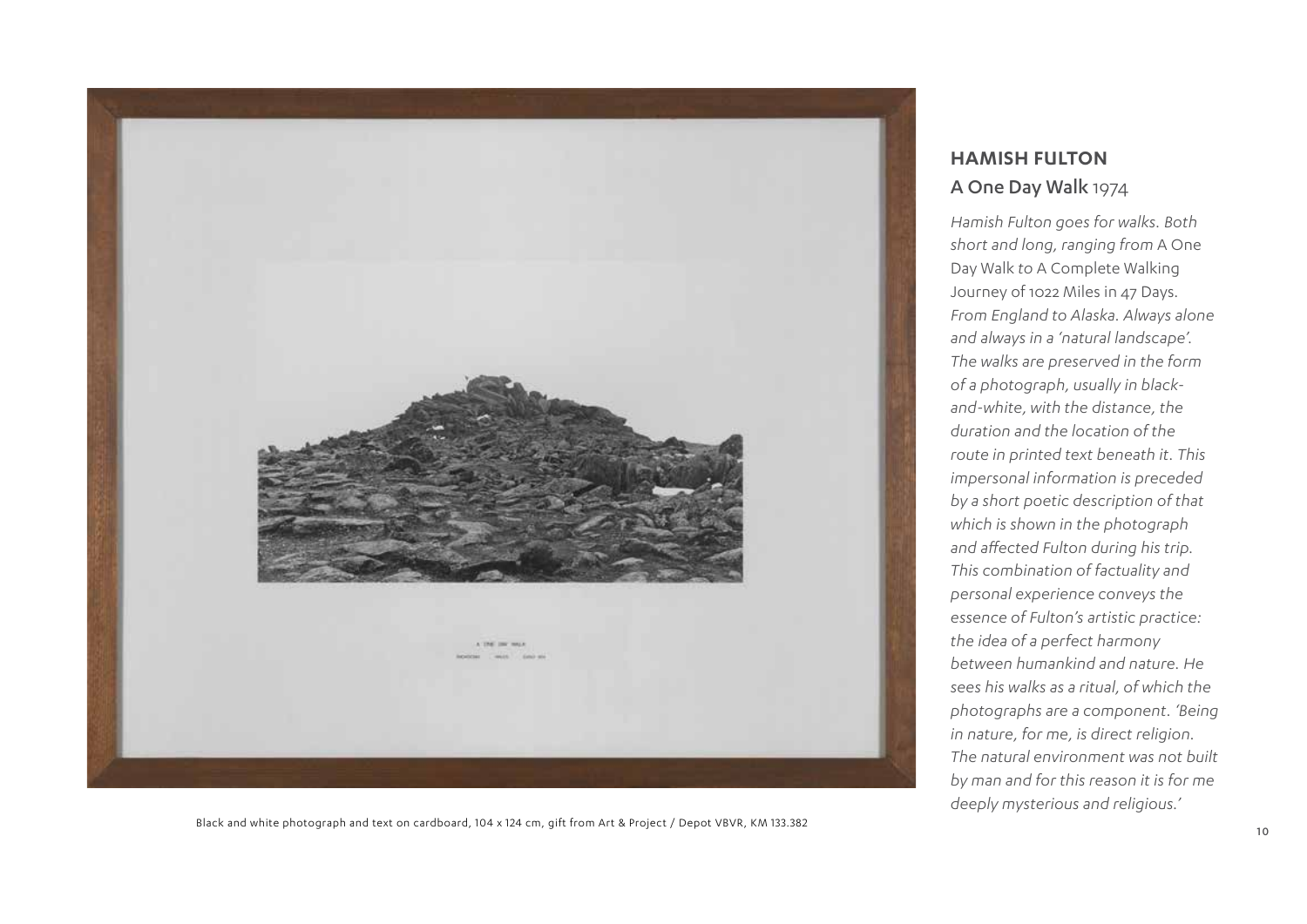

#### **PHILLIP KING** Span 1967

*Precision is perhaps the best word to describe the work of Phillip King. He determines how the elements of this sculpture must be placed in relation to each other with pinpoint accuracy. Only then is the carefully considered tension created by which the work as a whole shapes the space in which it stands. The measurements of the elements themselves and their relation to the human body also contribute to this. With its specific dark blue, high-gloss colour, the play of light among the elements becomes an important component of the work and despite the massiveness of* Span*, King succeeds in focusing the attention mainly on light and the experience of space.*

Steel, paint, 228 x 457 x 518 cm, KM 125.432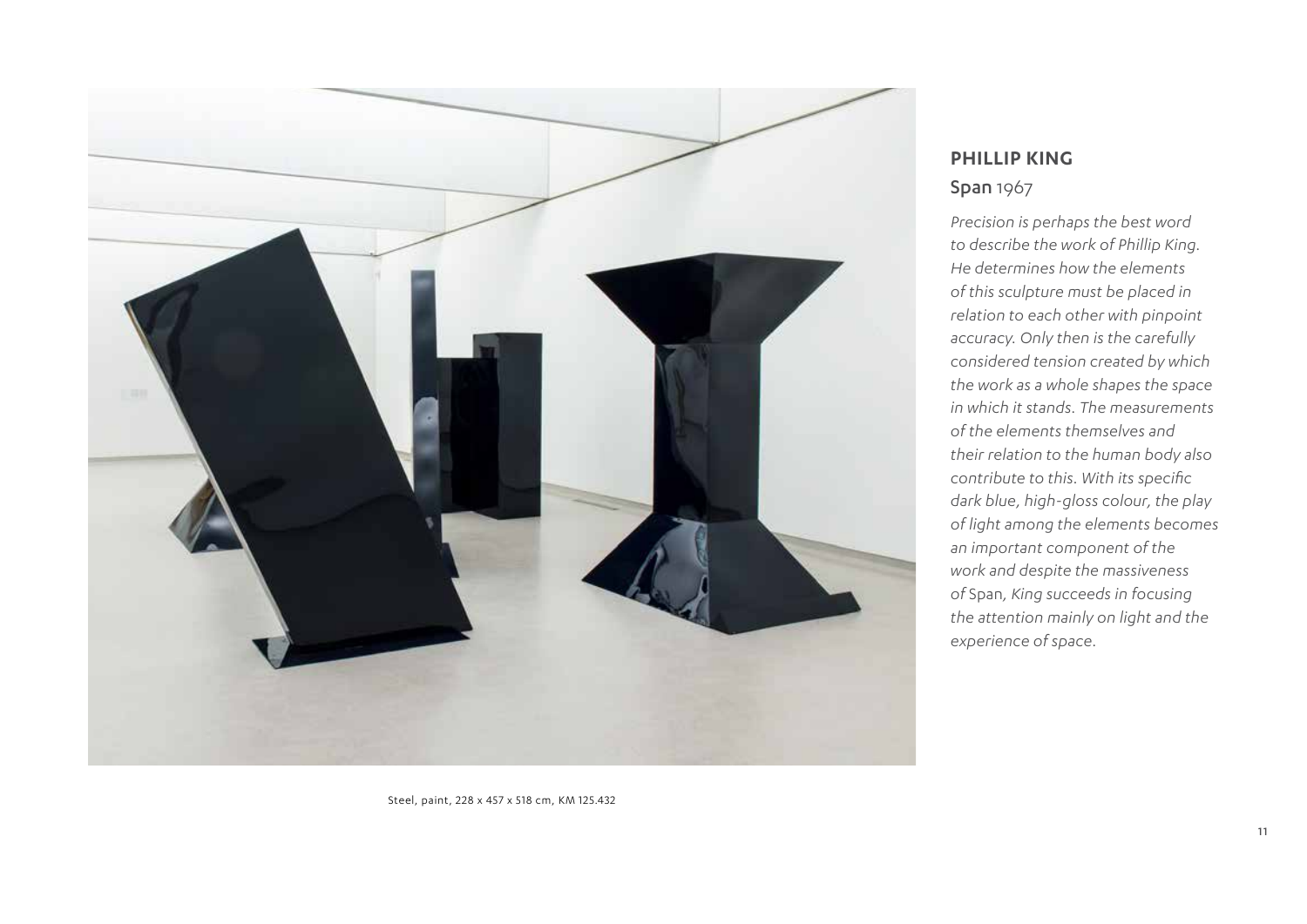

#### **PHILLIP KING** Reel I 1968

*The shapes of* Reel I *unfurl in the space like the sounds in a piece of music. Some are round, flowing and graceful, others suddenly sharp, angular and straight. With this interplay of lines, Phillip King creates a lively rhythm of movement. For this, the spaces between the shapes are also an important element in the sculpture. Furthermore, the confrontation between the powerful red and bright green increases the tension in the piece as a whole and creates an exceptionally dynamic work. Regardless of the angle from which this sculpture is viewed, new combinations of colour, shape and space constantly reveal themselves.*

Steel, aluminium, glassfiber reinforced polyester resin, paint, 156 x 480 x 440 cm, KM 115.163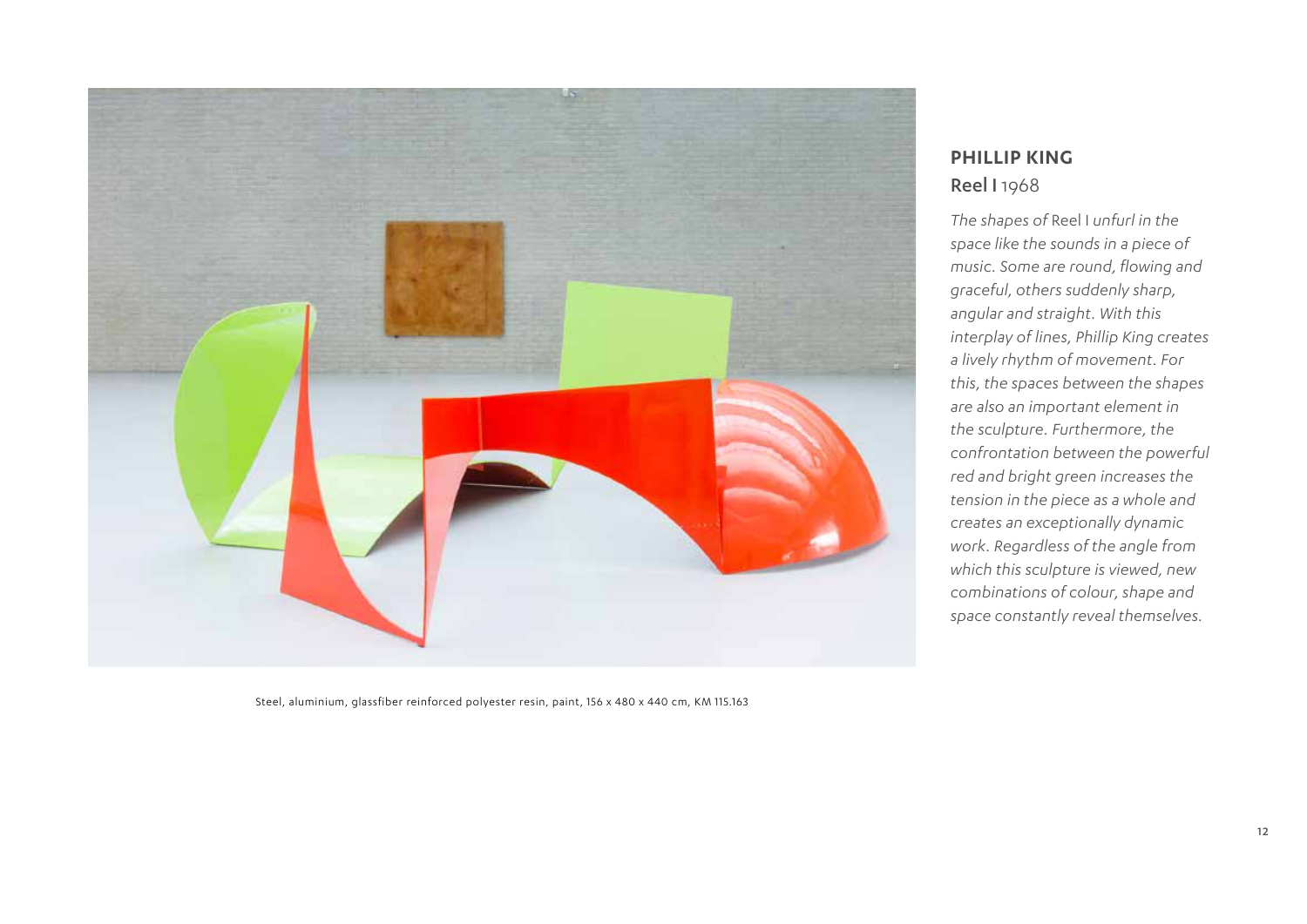

Wood, 980 x 280 cm, lent by Art & Project / Depot VBVR, KM 133.399 Left: Nicolas Pope, Odd elms, 1981, elm, 198 x 630 x 210 cm, KM 115.945 Middle: Barry Flanagan, Dream of marble, 1975, wood, hornton stone, 102 x 46 cm, KM 113.777 Right: Nicolas Pope, Red two holes, 1981, chalk on paper, 195 x 440 cm, KM 100.510

#### **RICHARD LONG** Wood line 1979

*In 1967 Richard Long starts going on lengthy hiking trips through remote regions all over the world. He makes works in situ with the materials to hand. Using stones, branches, water from his flask or the ash from his campfire, he places lines, spirals, circles or crosses in the landscape. All these works soon disappear. Long documents them with photographs, maps and poetic descriptions of his travels. With their simple and transient character, they send a shockwave through the art world. Later he also starts making indoor works, for which he frequently collects material from near his home town of Bristol. In this work, fallen branches lie on the ground in a sharp rectangle. Here, the branches that were randomly spread by nature coincide with the obviously human hand behind their arrangement. Thereby, the work concisely expresses the relationship between humans and nature.*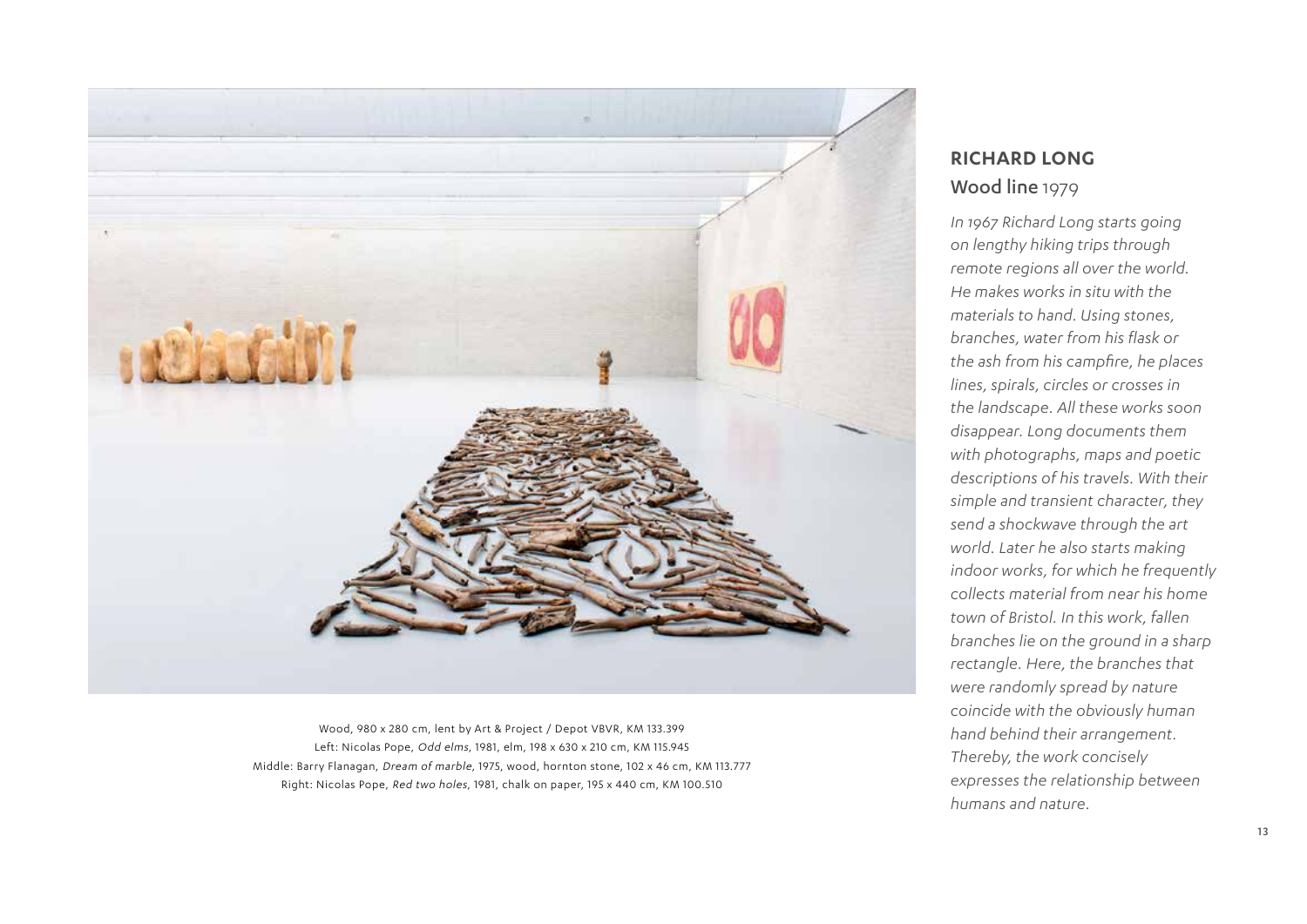

# **NICHOLAS POPE** Orange ball 1981

*In his drawings, Nicholas Pope explores the arrangement of shapes and the suggestion of volumes on a flat surface. This yields shapes that can also be recognized in the sculptures that he makes by intensively working natural materials, such as wood and stone. Even though the shapes serve as points of departure for his three-dimensional work, Pope doesn't regard his drawings as sketches or studies. He sees them as autonomous works in which a shape emerges as a matter of course during the drawing process. So the varying direction of the coloured stripes in* Orange ball *bring a shape into being, which acquires a strong physical presence due to its large size.*

Wax crayon, 195 x 231 cm, gift from Art & Project / Depot VBVR, KM 133.445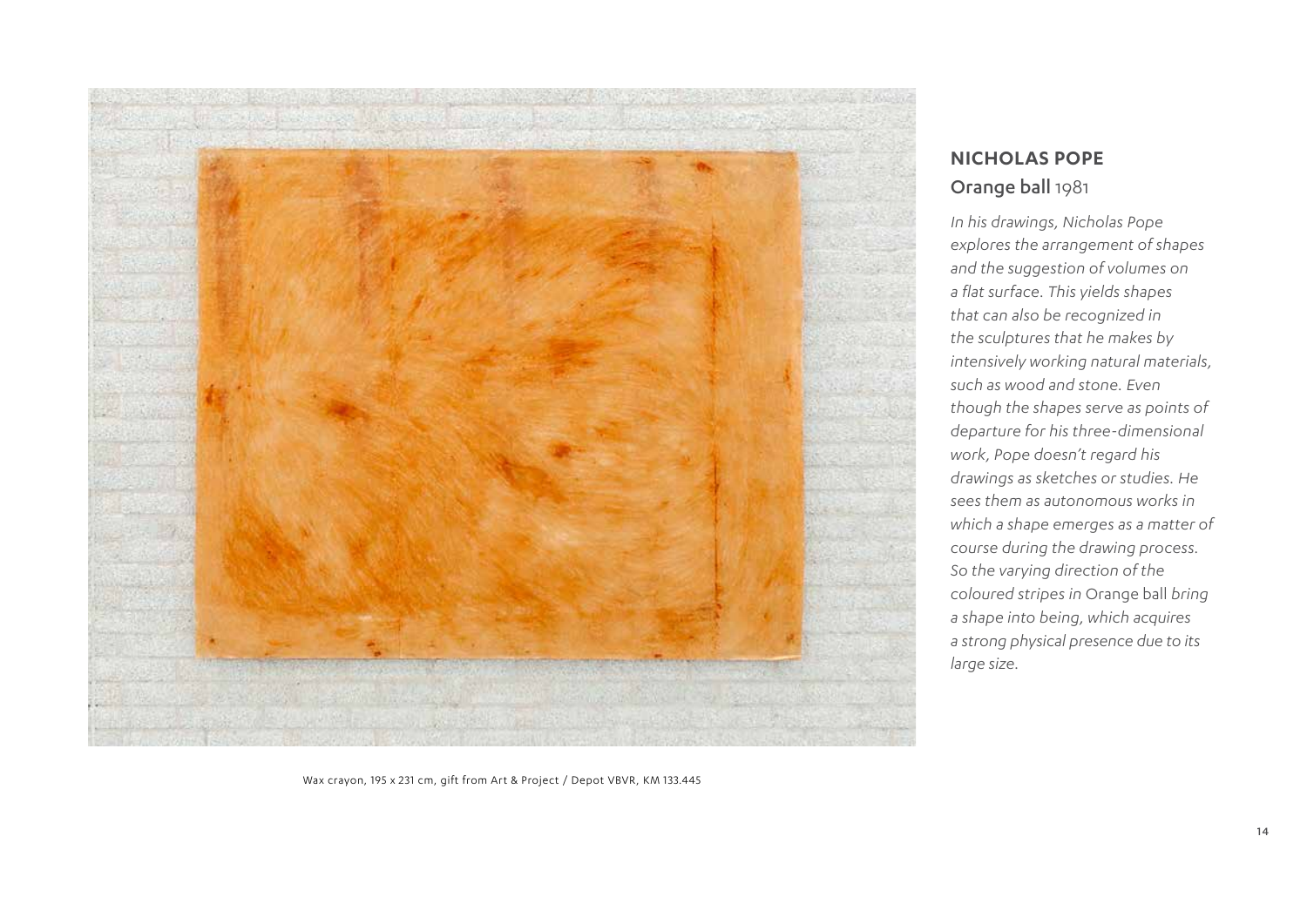

#### **NICOLAS POPE** Apostle tree 1991

*At the beginning of his career in the mid-nineteen seventies, Nicholas Pope creates large sculptures made of solid, intensively worked materials such as wood and stone. He is interested in the balance and arrangement of shapes and materials. In his abstract drawings in crayon and charcoal, he examines these themes on the flat surface. In the nineteen eighties, however, Pope contracts a serious illness and is unable to work for a long time. When he resumes his artistic practice in the early nineties he chooses to work with lighter materials, such as ceramic, aluminium and textiles. His sculptural vocabulary and the themes that he addresses also change drastically. As a consequence of his illness, religion has become important to him, although he always allows room for doubt and irony.*  Mary's font *demonstrates his nimble approach to Biblical themes, using distinct forms and colours.*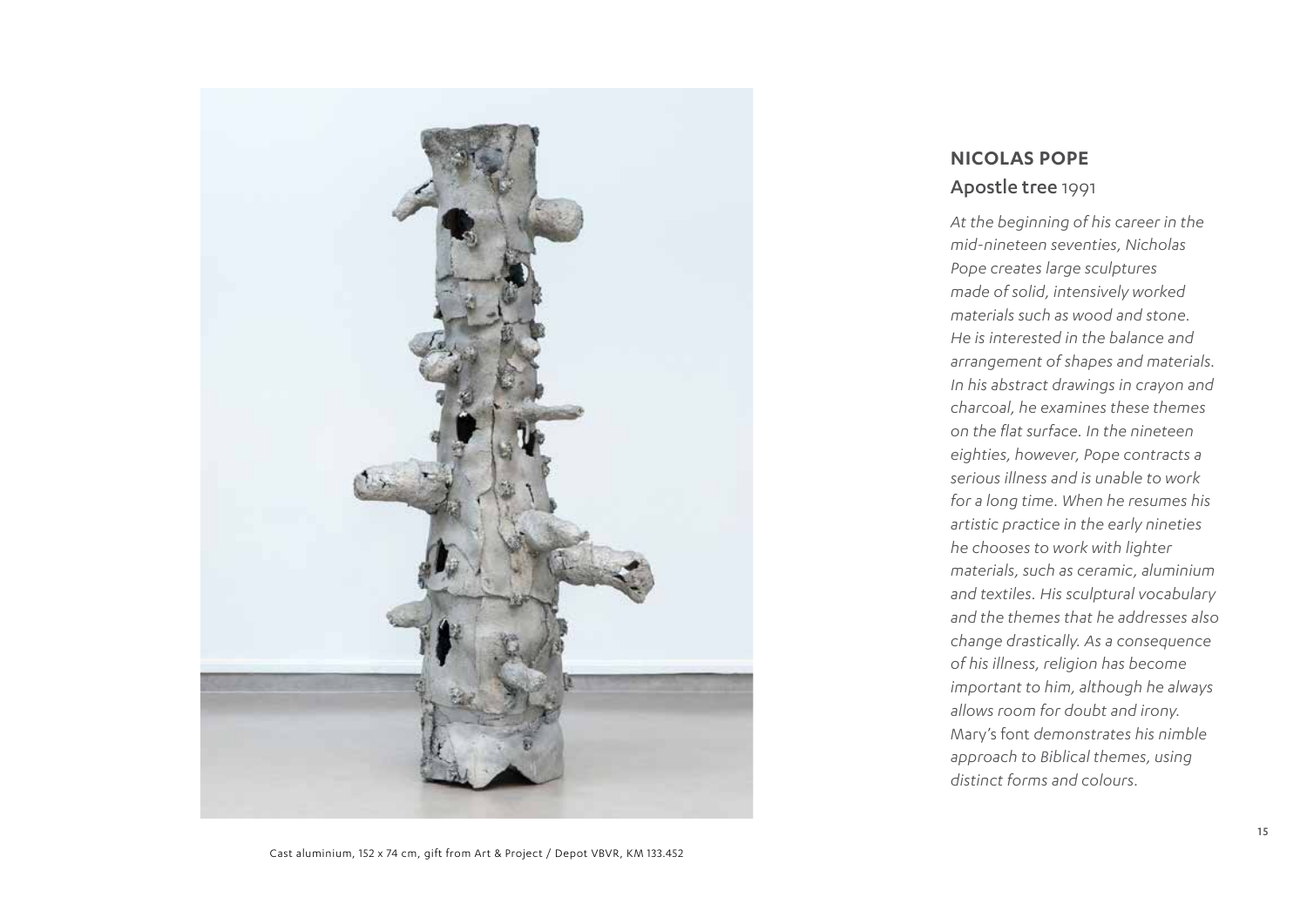

Earthenware, glazed, 122 x 116 cm, gift from Art & Project / Depot VBVR, KM 133.454

## **NICHOLAS POPE** Mary's font 1994

*At the beginning of his career in the mid-nineteen seventies, Nicholas Pope creates large sculptures made of solid, intensively worked materials such as wood and stone. He is interested in the balance and arrangement of shapes and materials. In his abstract drawings in crayon and charcoal, he examines these themes on the flat surface. In the nineteen eighties, however, Pope contracts a serious illness and is unable to work for a long time. When he resumes his artistic practice in the early nineties he chooses to work with lighter materials, such as ceramic, aluminium and textiles. His sculptural vocabulary and the themes that he addresses also change drastically. As a consequence of his illness, religion has become important to him, although he always allows room for doubt and irony.*  Apostle tree *demonstrates his nimble approach to Biblical themes, using distinct forms.*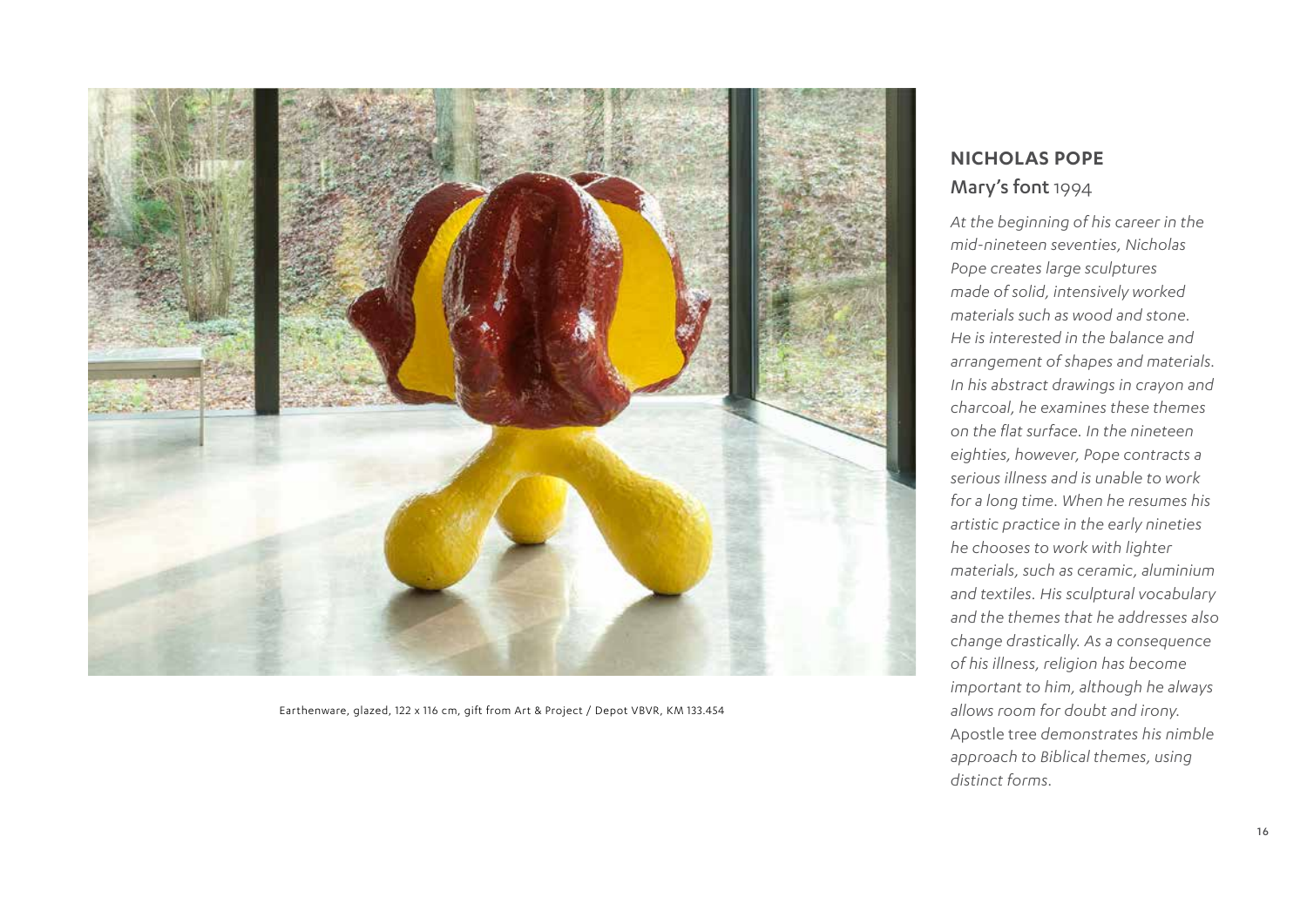

Porcelain, metal, textile, polystyrene, aluminium foil, 300 x 600 cm, gift from Art & Project / Depot VBVR, KM 133.455

# **NICHOLAS POPE** The Ten Commandments in flowing light 1996-1997

*From the English countryside around Bentley (South Yorkshire), Nicholas Pope follows the new ideas about sculpture that develop at Saint Martin's School of Art in the mid-sixties. Operating from a self-selected position in the margins, he experiments with performance and conceptual art, but ultimately prefers the more craft-based experimental side of the profession, as is evident in the work of Barry Flanagan. He is fascinated by stone, by chiselling and stacking stone into an almost impossible balance. A serious illness in the nineteen eighties leads him to make different work, not as heavy in terms of the materials used and with a religious basis. Well-known Biblical themes, such as the Ten Commandments shown here, appear in fascinating pictorial sculptural shapes, unbound by any tradition. Through their materials, but especially their poetic, critical titles, Pope's works acquire an earthly, material existence: serious, humoristic with an occasional nod to the banal.*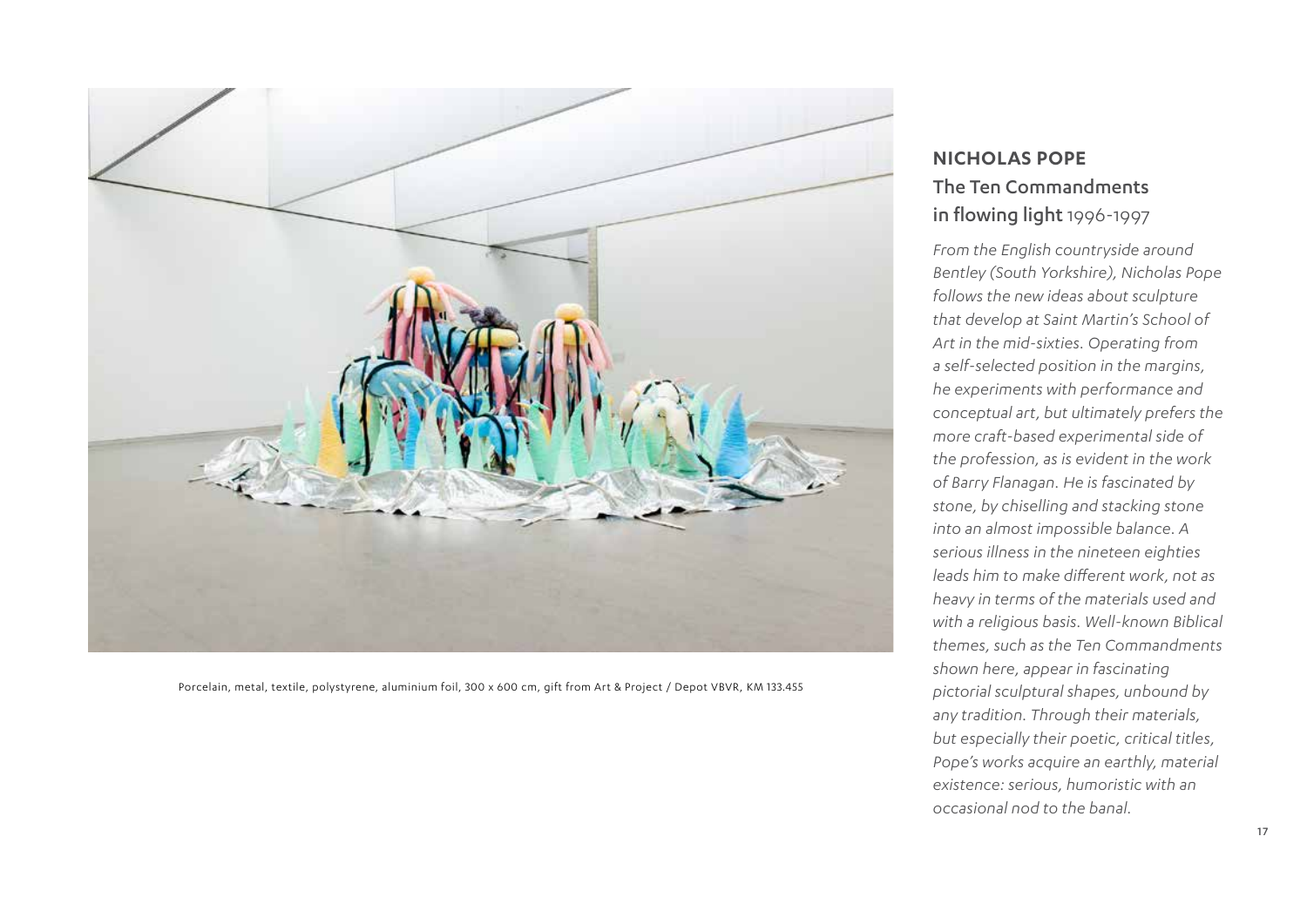

Vacuum cleaner, record player, 40 x 50 x 60 cm, gift from Art & Project / Depot VBVR, KM 133.589

#### **BILL WOODROW** Untitled 1980

*Fragments of music reverberate from the record player. Graceful violins, swinging trumpets and screeching guitars are drowned out by the piercing monotone hum of the vacuum cleaner: this still life by Bill Woodrow includes sound. It is one of his early works, from the period in which he starts combining found objects. The objects' characteristics and the associations related to their previous use constitute the starting point for the piece. The combination of two objects that initially appear entirely unrelated produces a remarkable disparity that stirs the imagination and evokes a familiar situation. With a simple gesture, Woodrow thus breathes new life into these old, broken appliances.*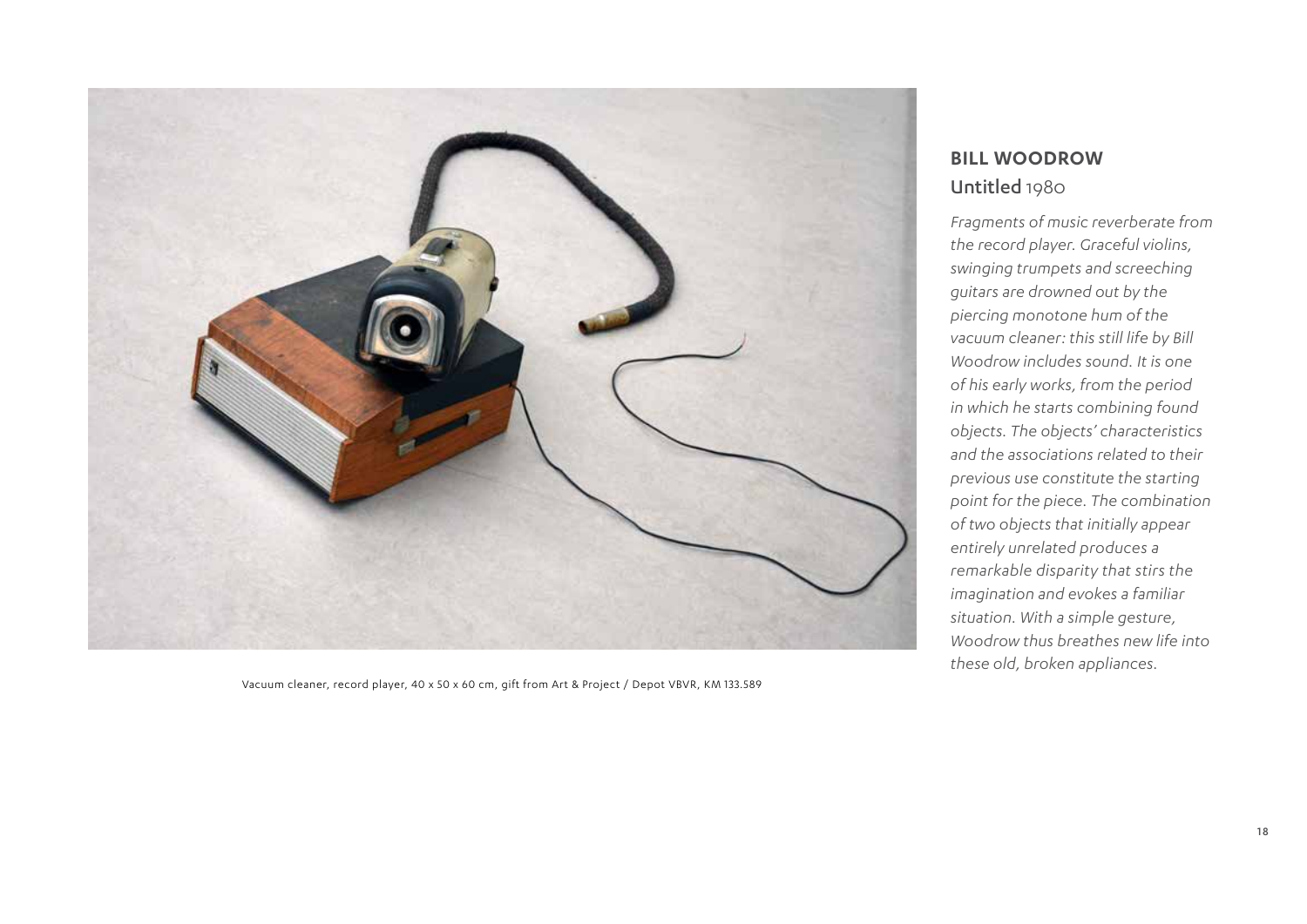

Tin, plastic, electricity cable, aluminium, 30 x 18 x 15 cm, gift from Ida en Piet Sanders, Schiedam, KM 130.684

#### **BILL WOODROW** The blue toaster 1982

*In the early eighties, Bill Woodrow combs the streets of London collecting everything that others have discarded: a worn-out chair or cupboard, but also a damaged car door, a broken washing machine or a toaster. These found, everyday objects provide the point of departure for the sculptures he creates. Guided by the physical characteristics of the objects, he very skilfully cuts new shapes out of their material. Out of the old object, a new image emerges that enters into dialogue with its host. In this way, Woodrow creates a new, often slightly ironic sculptural vocabulary in which the original connotation of the appliance is transformed and rises again in a new context.*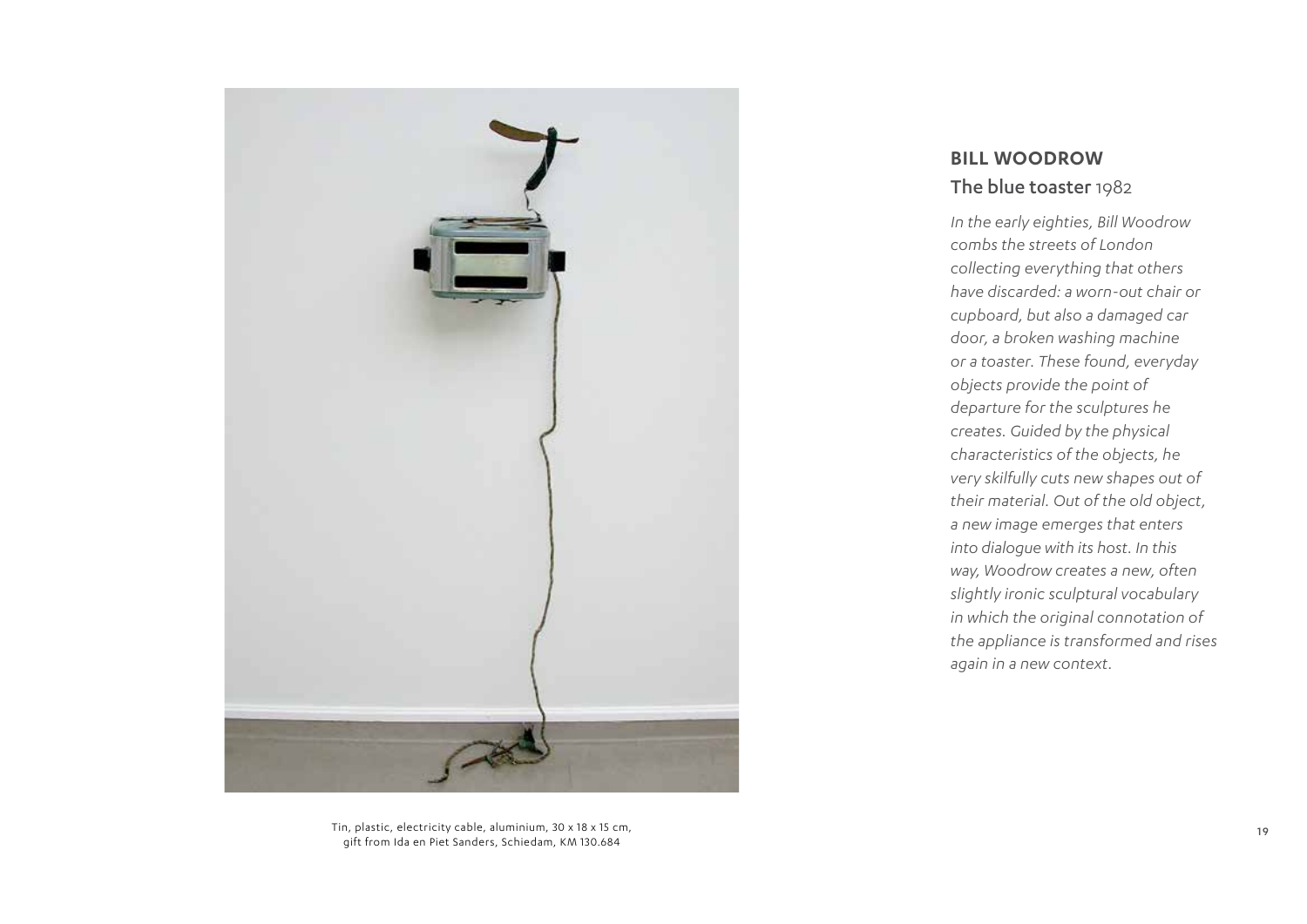

#### **BILL WOODROW** Albero e ucello 1983 Tree and bird 1983

*Out of old olive oil cans, Bill Woodrow cut, stacked and moulded this cheerful yellow tree. He even has olives growing on the improvised branches. However, behind the comical appearance of this* albero *lies a serious message. The cans are empty shells, discarded after the olive oil is used up. Woodrow brings this waste to life and fashions it into an olive tree: the original source from which the oil was extracted. With this clever form of recycling, Woodrow criticizes the way that humankind treats its environment. The little dead bird at the foot of the tree is an important testimony to that and makes this a work just as fragile as it is powerful.*

Olive oil tins, 3 parts (part 1: 126 x 133 x 38 cm, part 2: 143 x 135 cm, part 3: 7 x 18 cm), KM 144.649